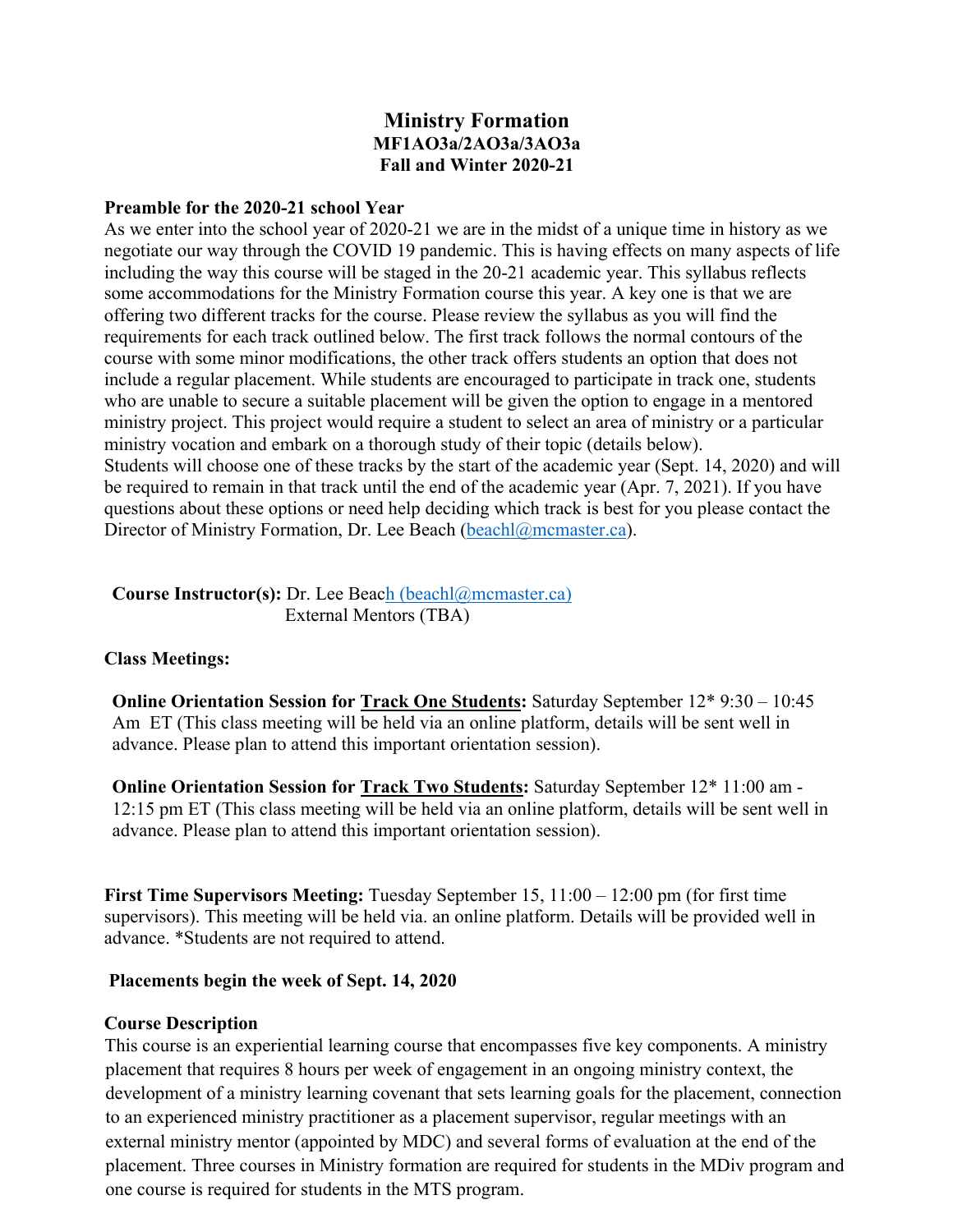### **Objectives:**

#### **Knowing:**

Ministry Formation will help students to develop their own theology and the skill to reflect on ministry theologically drawing from personal experience as a resource for theological development. Further it should offer to students the opportunity to integrate theological thought with ministry practice. This includes a focus on the following:

- a. Significance of Theological Reflection on Experience
- b. Integration of Theological resources with ministry practice
- c. Articulation of Theological understanding

#### **Being:**

Spiritual formation is the cornerstone of effective ministry. Formation for ministry must introduce basic spiritual practices for spiritual growth and long term inner health. These include:

- a. Understanding and cultivating self care in ministry
- b. Understanding and cultivating the practice of spiritual disciplines in ministry
- c. Understanding and cultivating a vision for ministry as discipleship

Ministry formation should help students get in touch with who they are as a ministering person, both strengths and growing edges. It should help them gain an honest understanding of the potential baggage that they bring to ministry. Further, it needs to provide them with the opportunity to explore and identify their sense of personal calling to ministry. Including:

- a. Understanding one's particular personality.
- b. Discerning your Calling to ministry
- c. Identifying your Gifts and Leadership Aptitudes

#### **Doing:**

This course will help students to focus on the development of ministry skills with a view to skill discovery and enhancement. Including:

a. Identification of key skills required for Christian ministry

b. Reflection on vital ministry skills with feedback from others

c. Development as self-directed, collaborative learner through engagement in a learning network of ministry mentors and experienced practitioners.

### **TRACK ONE: MINISTRY PLACEMENT**

#### **Requirements**

1. Students, in consultation with the course instructor (Dr. Lee Beach) will be required to secure a placement that allows them to invest a minimum of 5 hours per week in ministry activities, preparation and supervision. This can be a new placement, or it may be the students place of employment or current volunteer ministry.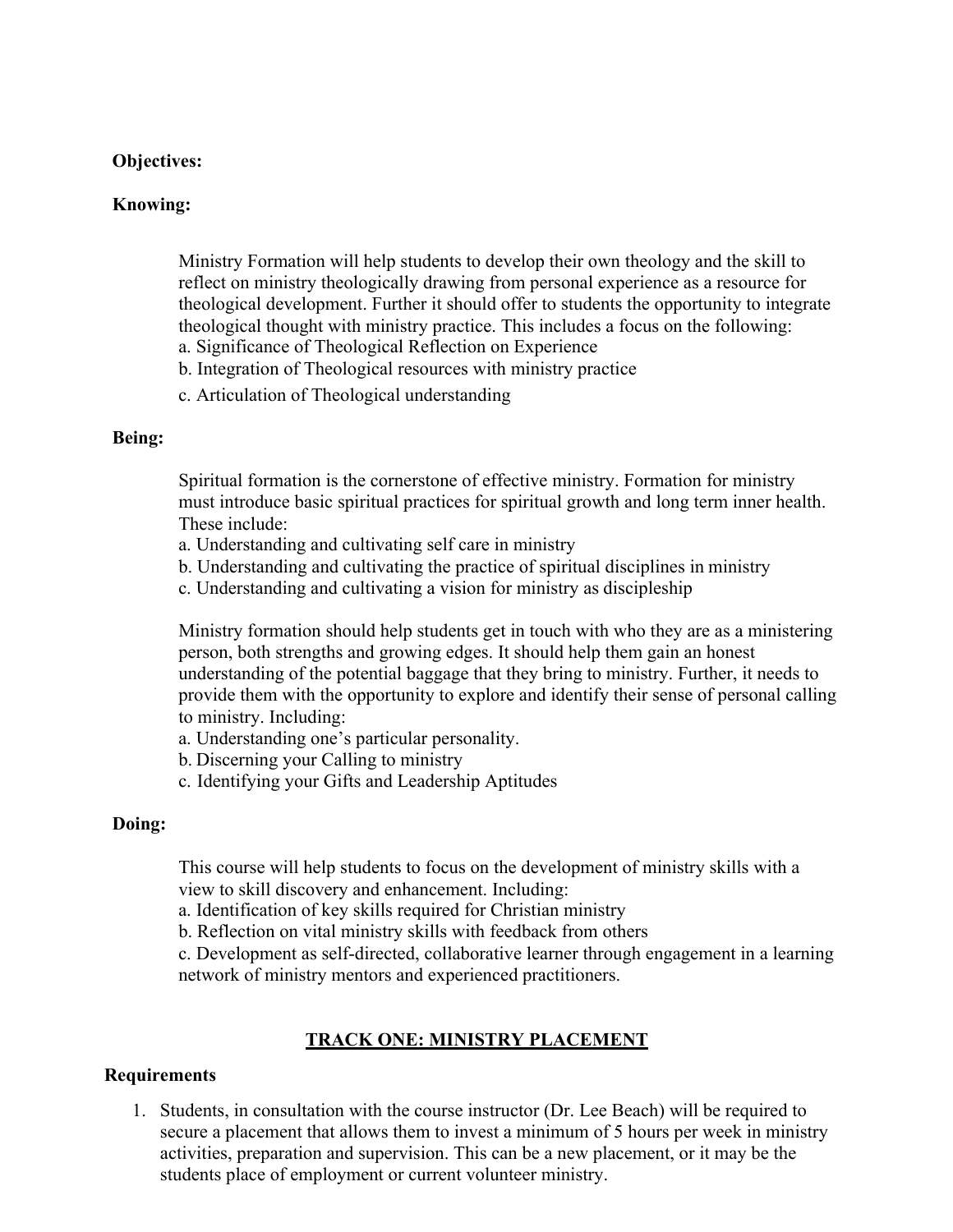2. This placement is designed to be a supervised placement; therefore a qualified supervisor must be identified who will agree to meet with the student at least 6 times throughout each semester (12 times total) for support and mutual reflection on ministry experience.

\*\* The Ministry Formation office has an extensive list of approved field placement sites, including churches of various denominations, para-church organizations, healthcare facilities, campus ministries, correctional institutions, and community service agencies. All of these placement sites have indicated their willingness to welcome and supervise student interns. Student-initiated placement proposals, however, are also considered. Placement selection is a collaborative process involving the student, the proposed supervisor, the placement site, and the Director of Ministry Formation. Every effort is made to match students with a placement setting that is consonant with their vocational goals, denominational affiliations, geographic preferences, and ministry interests. **(See Appendix below for further information on finding a placement, the role of the supervisor, etc.)**

- 3. Students will also be connected with an external mentor appointed by the school. Mentors and students meet 5 times over the course of the academic year. Meetings with the mentor will include specific topics and themes. Students will present personal and ministry reflections at each meeting and mentors will offer feedback and ask questions regarding the presentation and any other issues that they and/or the student want to discuss (some details of these meetings are offered below, more will be provided through the course orientation on Sept. 12). Meetings will be approximately 45 minutes and will be arranged at a time that is suitable for both the student and the mentor. It is assumed that these meetings will be conducted in a virtual format, although face to face meetings are certainly fine if both parties are agreeable. A combination of both is also an option.
- 4. Students will form a Ministry Learning covenant (including three specific learning goals) at the beginning of the placement.
- 5. As the placement reaches its conclusion four evaluation forms will be required. A supervisor evaluation, a student self evaluation, a student evaluation of their placement and mentoring experience and a mentor evaluation of the student. Specific forms for each will be provided part way through the winter semester.

### **Assignments**

The following assignments will be course requirements that the student will complete and be graded on. Specific information on how to develop and fulfill these assignments will be provided in the online introductory session (Sept. 12th) and written guidelines will also be provided prior tot that time.

1. Ministry Learning Covenant

Students will construct a "Ministry Learning Covenant" at the beginning of the school year. This covenant invites students to set three specific learning goals and action steps for each goal. As well as provide details of their placement. A template for this covenant will be distributed to students prior to the Sept.  $12<sup>th</sup>$  online gathering in order to give further guidance to the development of this covenant.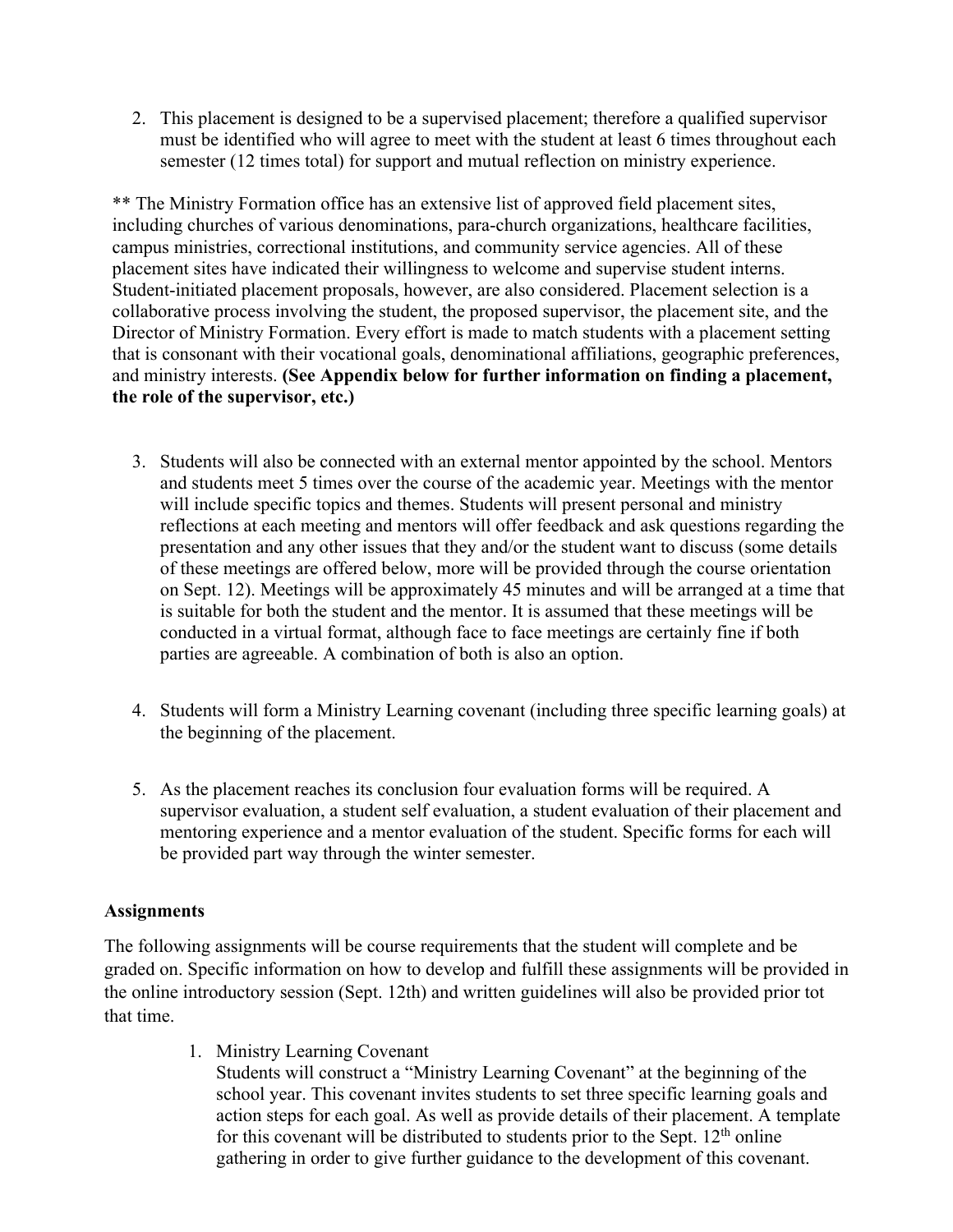**The Ministry Learning Covenant is due Oct. 4, 2020 and should be sent to the Director of Ministry Formation (DMF) as an email attachment. It is worth 20% of the final grade.**

2. Ministry Reflection Reports

Students will write two ministry reflection reports. In the Fall semester first year students will write a personal spiritual autobiography reflecting on their own spiritual journey and formation, while second and third year students will write a reflection based on a case study from their placement experience. In the Winter semester all students will write a reflection based on a case study from their own ministry experience. Templates for how to construct these reports will be provided prior to the orientation gathering on Sept.  $12<sup>th</sup>$ . These reports will be presented to your external mentor and will form the basis for two of the student – mentor meetings.

**Due dates for these reports are TBD (one in the mid to late fall semester, one in the mid to late winter semester) in conversation with the external mentor. These reports are each worth 25% of the final grade. They should be submitted as email attachments to both the external mentor and the DMF on the date they are due.**

3. Mid-Year Reflection Report

Students will write and submit a mid-year reflection report that offers a reflection on how they believe their placement is progressing at the half way point. The reflection should include a recap of activities that the student has participated in and some reflection on key points of learning. Most importantly the report should reflect on the progress being made toward the student's learning goals and any adjustments that need to be made. Honest reflection on positive strides made and places for further attention should be discussed. Templates for how to construct these reports will be provided prior to the orientation gathering on Sept.  $12<sup>th</sup>$ . These reports will be presented to your external mentor and will form the basis for one of the student – mentor meetings.

**The due date for this report will be near the end of the first semester (exact date TBD in conversation with external mentor). The report is worth 20% of the final grade. It should be submitted as an email attachment to both the external mentor and the DMF on the date they are due.**

4. End of Year Evaluations

Students are required to provide four evaluations based on their learning goals and overall experience in the course. A supervisor evaluation, a student self-evaluation, a student evaluation of their placement and mentoring experience and an external mentor evaluation of the student. Specific forms for each will be provided part way through the winter semester. It is the student's responsibility to gather these forms and submit them to the DMF.

**End of the year evaluations are Due Apr. 5, 2021 They should be sent to the DMF as email attachments. All four evaluations must be submitted in order to receive the full grade; incomplete submissions receive a 7 or lower grade.** 

\*\* Grades are assigned by the Director of Ministry Formation. The ministry reflection reports and mid-year reflection report will be presented to the external mentor at one of your meetings. The mentor will offer a suggested grade to the DMF for his consideration.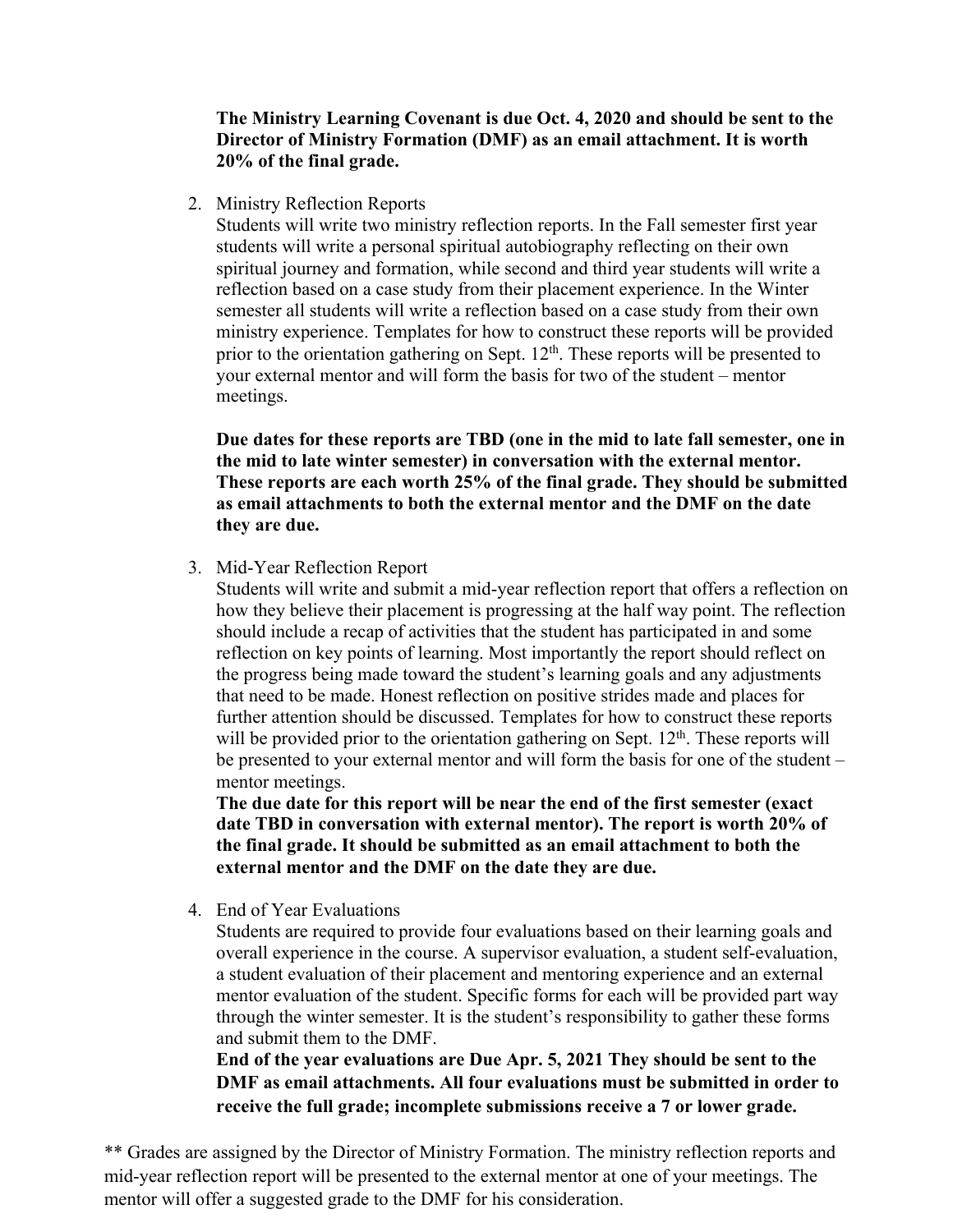## **TRACK TWO: MENTORED MINISTRY PROJECT**

Students who are unable to secure a suitable placement will be given the option to engage in a mentored ministry project. This project would require a student to select an area of ministry or a particular ministry vocation and embark on a thorough study of their topic.

### **Requirements**

- 1. Students will identify an area of Christian ministry practice or a particular ministry vocation that they want to study in order to understand it more fully. This must be done in consultation with the Director of Ministry Formation (Dr. Lee Beach). A formal proposal and request for approval for the study must be submitted to Dr. Beach by Sept.  $21<sup>st</sup>$ ,  $2020$ . (see "assignments" below for further detail)
- 2. Students must identify a supervisor/mentor for the project. This person must be a practitioner in the field of the study and will be willing to consult with and meet with the student in an ongoing way throughout the duration of the study. The supervisor's role includes;
	- i. Meeting with the student twice per. Semester (4 times total) to discuss their project and its progress.
	- ii. Working with the student on the development of their annotated bibliography and reading the students papers and offering feedback prior to their presenting them to an MDC faculty member.
	- iii. Being available for consultation as needed.

### **\*\* The Director of Ministry Formation can help identify a supervisor if needed. Feel free to be in contact with him as necessary.**

- 3. Students will interview at least two practitioners (not including their supervisor) in their field of study. Guidelines for these meetings and a general interview guide will be provided prior to the day of the course orientation meeting (Sept.  $12^{th}$ ).
- 4. Students will develop an annotated bibliography of at least 20 sources related to the field of study.
- 5. Students will develop a paper that offers a general but thorough overview of the particular area of ministry or vocation chosen.
- 6. Students will develop a paper that engages with a key issue in the field of study that demonstrates theological reflection on the issue.
- 7. Students will present both papers (separately) to the Director of Ministry Formation or a designated MDC faculty member. One in the fall semester, one in the winter semester.
- 8. Students will do at least one site visit to shadow a practitioner in their field of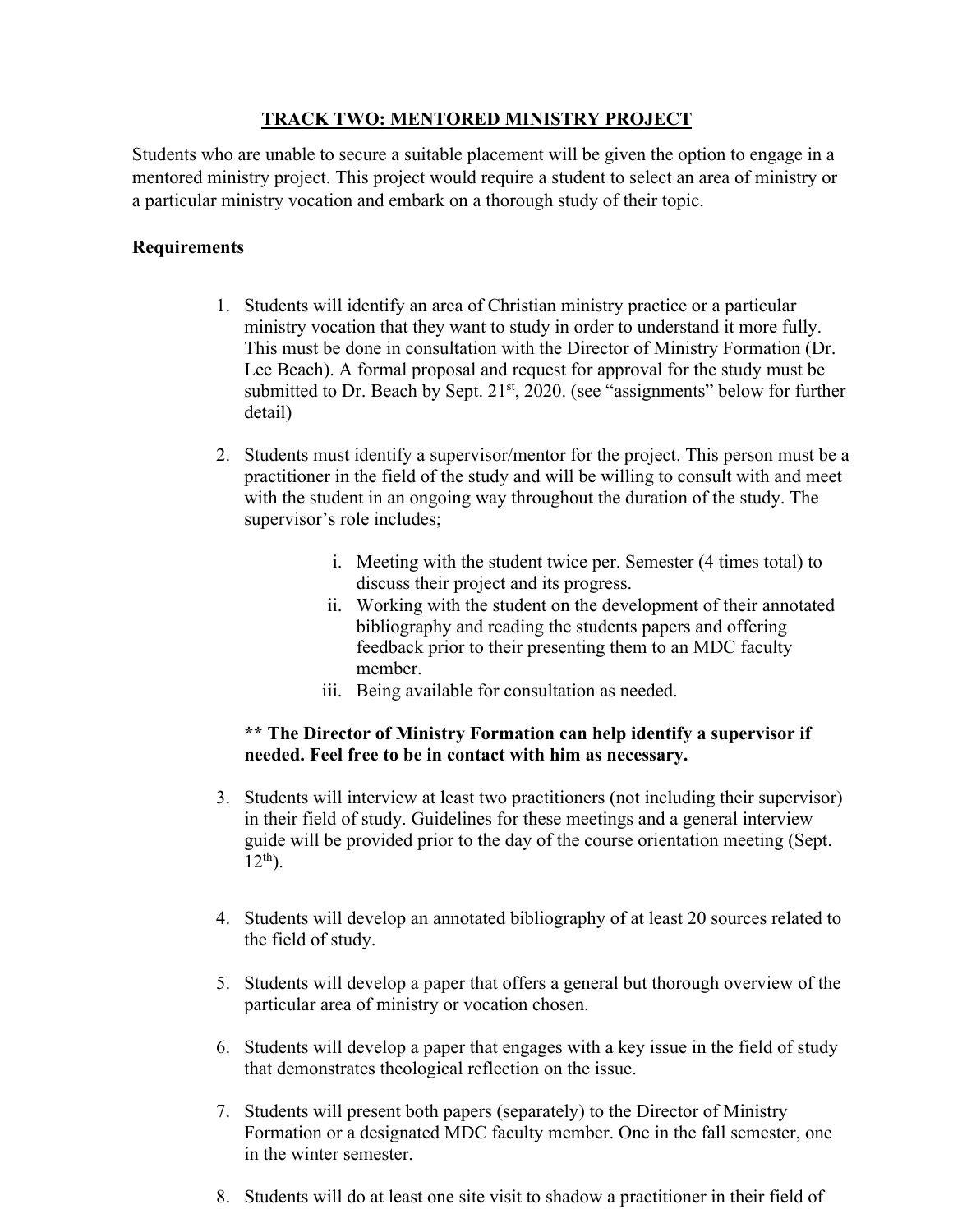study and provide a brief reflection report on their experience. (This is assuming it is possible to do this given possible COVID 19 restrictions).

9. Students will submit a final year end evaluation to the Director of Ministry Formation.

#### **Assignments**

1. Proposal and Request for Approval

The proposal should be a short paragraph sent to the Director of Ministry Formation (DMF) via. email that identifies the field of study, the reason for choosing this particular area and the proposed supervisor for the project that briefly outlines their qualifications to serve as supervisor.

### **Due Sept. 21, 2020. This assignment is a Pass/Fail Grade. If the proposal is not received the project will not be allowed to move forward resulting in the student having to withdraw from the course.**

2. Annotated Bibliography

An annotated bibliography of 20 sources will be developed. Students should identify books, articles and other resources (i.e. websites (no more than 3), periodicals (no more than 3) or professional journals (no more than 3)) that provide insight into their designated field of study. It is not expected that the student will have thoroughly read every book or article, etc. that is included in the bibliography but each entry should include a 50 word (approximately) annotation that offers a description of why this resource is helpful to understanding or supporting their field of study.

### **This assignment is due Nov. 2, 2020. It should be submitted as an email attachment to the DMF. It will constitute 30% of the course grade.**

3. Overview Paper

Students will write a paper that provides an overview of their chosen field of study. The paper should offer a general theological understanding of the field (i.e. how is this ministry practice or vocation a legitimate expression of Christian ministry? What are the biblical and historical foundations? etc.) as well as some of the key practices and contemporary challenges that are part of it. The paper should reflect some degree of research (i.e. engagement with sources) as well as thoughts culled from interviews and conversations with practitioners. The paper will be verbally presented to the DMF or a designated MDC faculty member. The presentation will include the student offering an overview of their paper, including key findings and insights, as well as a time of discussion of the paper between the student and the faculty member. Presentations will last approximately 30 minutes.

**The paper should be 8 – 10 pages in length (double spaced). The due date will be sometime during the weeks of Nov. 30 – Dec. 11. The exact date is contingent upon setting a date for the presentation of the paper with the DMF or a designated MDC faculty member. Exact due dates will be finalized no later than Nov. 23rd**. **The paper should be submitted as an email attachment to both the DMF and faculty member designated (if different from the DMF). More details will be provided as Nov. 30 approaches. This assignment is worth 30% of the final course grade.**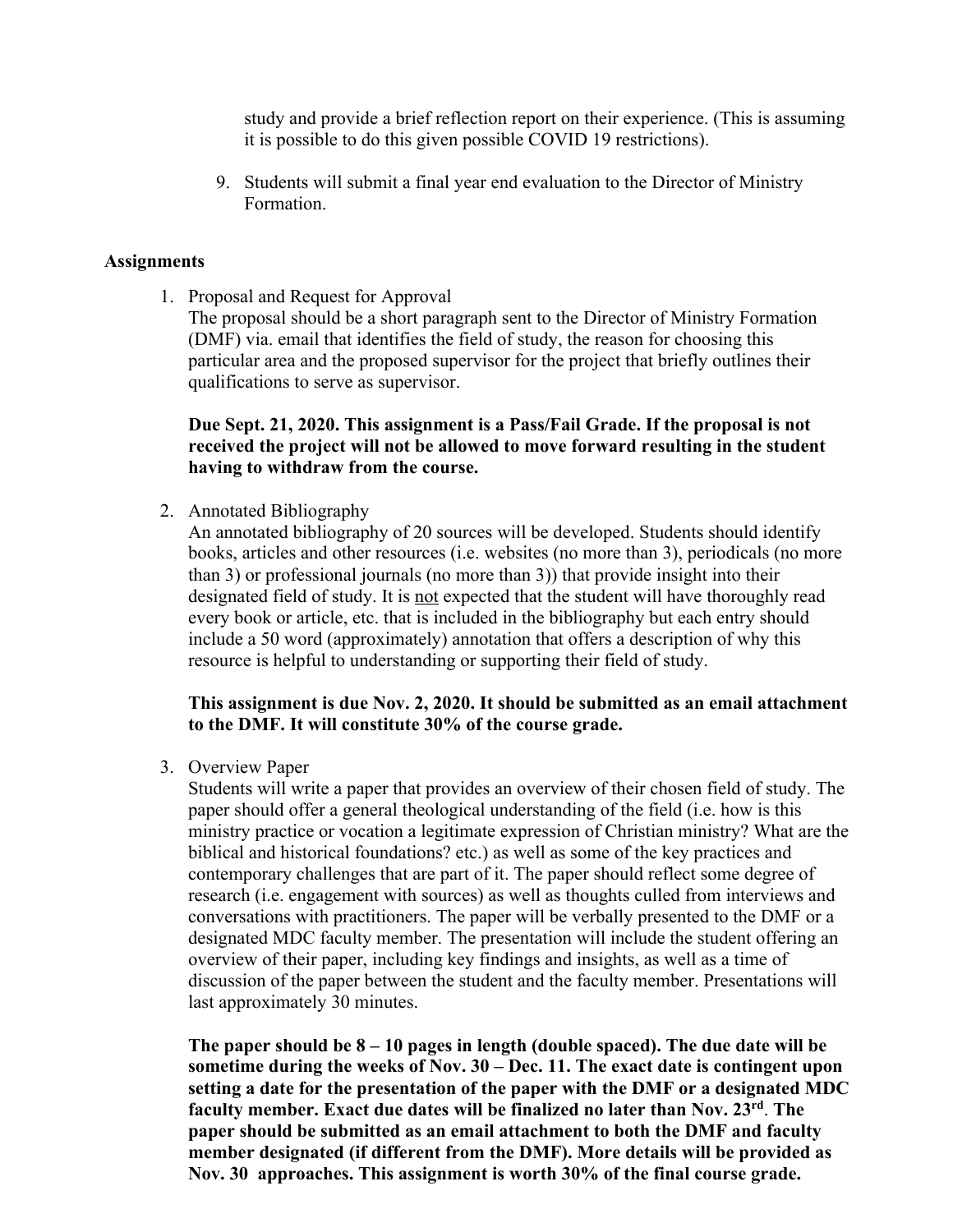### 4. Theological Reflection Paper

Students will write a paper based upon one issue related to their field of study. Specifically students should choose an area of current challenge in their field of study. Is there a perennial problem that this field deals with? Is there a particular issue that is currently controversial? Is there a practice or theological idea that people within the field have disagreements about? The paper should identify a specific issue and offer a theological and practical reflection on the issue. The paper should outline the issue, offer various perspectives on it, provide some theological reflection on the issue and offer some possible ways forward in dealing with the issue (a more thorough template to aid your thinking on this assignment will provided at the beginning of the second semester).

**The paper should be 8 – 10 pages in length (double spaced). The due date will be sometime during the weeks of Mar. 29 – Apr. 9, 2021. The exact date is contingent upon setting a date for the presentation of the paper with the DMF or a designated MDC faculty member. Exact due dates will be finalized no later than Mar. 22nd**. **The paper should be submitted as an email attachment to both the DMF and faculty member designated (if different from the DMF). More details will be provided as Mar. 29 approaches. This assignment is worth 30% of the final course grade.**

5. Shadow Reflection Report

This report is a 1000 word reflection on your experience of shadowing a practitioner in your field of study. The report should offer the activities that you watched your practitioner engage in and the impressions that you are taking away from your experience in terms of what it taught you about ministry and about your own possible engagement in this ministry.

**This assignment is contingent upon a time of shadowing being feasible based on the COVID 19 pandemic. If it is deemed safe and appropriate for a shadowing session to occur this assignment will be worth 10% of the course grade. If it is not possible to participate in this assignment for COVID reasons the course grade will be based on the marks accrued in the other assignments alone.**

6. Year End Evaluation

A year end evaluation form will be provided and sent out to you in mid-March. It will ask you to reflect on your experience in this course as well as provide some brief details on your supervisory meetings and interviews.

This assignment is due Apr. 9<sup>th</sup>, 2021. It should be sent to the DMF as an email **attachment. Evaluation criteria will be provided with the form. It is worth 10% of the course grade.**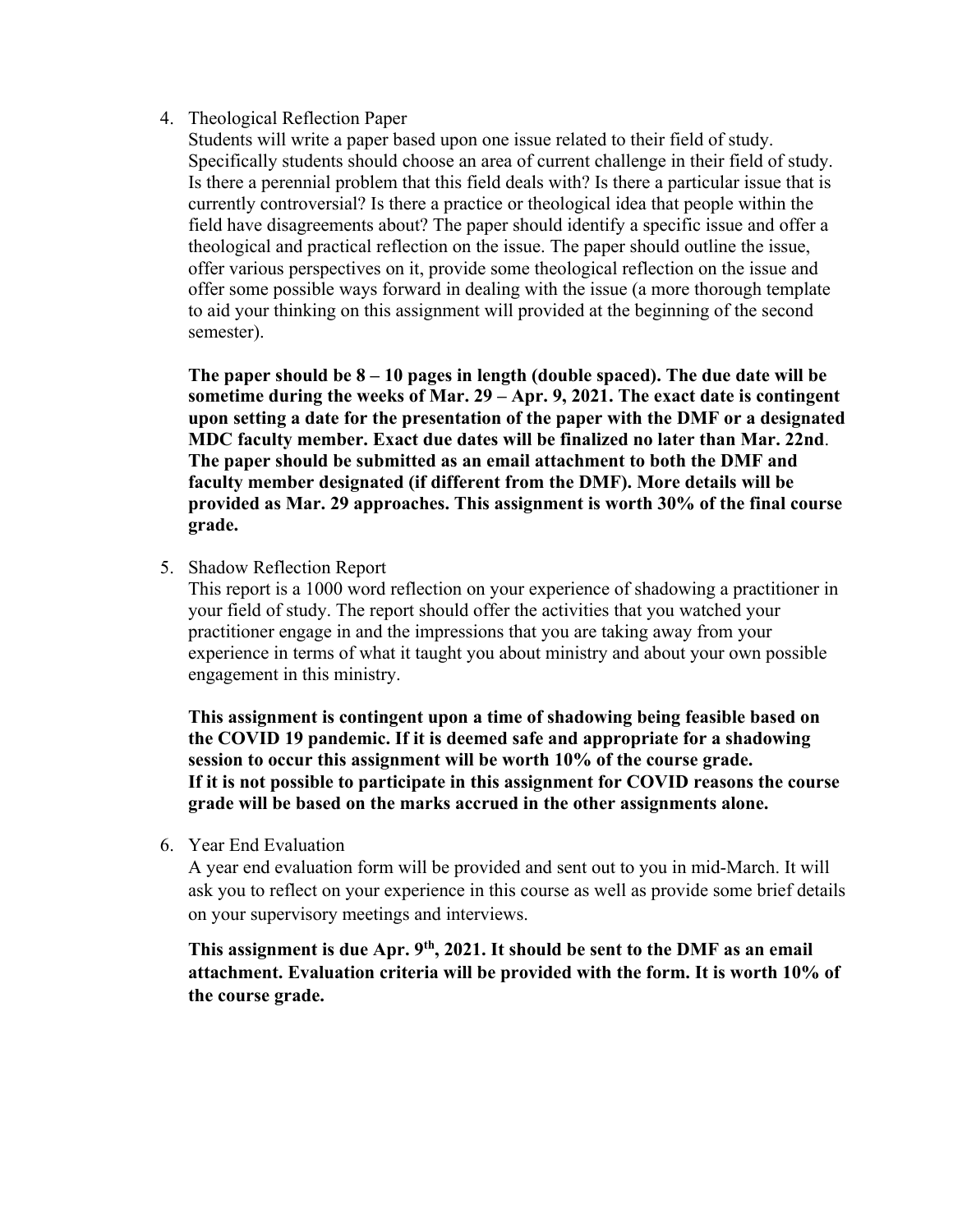## **APPENDIX: FURTHER INFORMATION ON PLACEMENTS**

### **MEETING WITH THE DIRECTOR**

Selecting and arranging a placement is a collaborative process. Students begin by arranging to meet individually with the Director of Ministry Formation to discuss their ministry interests, vocational goals, and learning objectives. This consultation meeting with the Director must take place before any arrangements are negotiated with a particular placement setting or supervisor.

A listing and description of current placement options is available for students' perusal in the Ministry Formation office. Student-initiated placement proposals are also considered. After meeting with the Director of Ministry Formation, the student arranges a site visit and an inquiry interview with a prospective supervisor to determine if there is a mutually agreeable fit. The student, the supervisor, and the Director of Ministry Formation must all be in agreement before the placement is finalized.

# **GUIDELINES FOR CHOOSING A PLACEMENT**

• Students are encouraged to select placements that provide them with a *broad* exposure to the tasks, responsibilities, and challenges of Christian ministry within their chosen field.

• Students are expected to be self-directed adult learners who are proactive in pursuing the kinds of experiential learning opportunities that meet their individual learning needs and vocational goals.

• Students in the MDiv and DipMin programs are encouraged to have at least one placement in a church setting. Students heading towards ordained congregational ministry should have at least two out of the three placements in a church.

• To maximize new learning experiences, MDiv and Dip Min students should seek at least one placement in a church where they do not currently attend or hold membership. If, however, the student is in a paid ministry position, he or she may arrange to fulfill their ministry formation requirements in that setting provided that a placement supervisor is appointed and objectives for new learning and development are set and met.

• MDiv and Dip Min Students may remain in a placement for three consecutive years only if deemed appropriate to the attainment of new learning goals.

### **GUIDELINES FOR INITIAL INTERVIEWS BETWEEN STUDENTS & PROSPECTIVE SUPERVISORS**

The following are useful questions to consider when students and prospective supervisors are meeting for an initial inquiry interview:

- What personal learning goals does the student hope to meet in this placement?
- What ministry opportunities, learning experiences, and resources can the placement provide?
- What knowledge, experience, and skill does the student bring from previous experience and training?
- What does the supervisor consider to be his/her ministry strengths and supervision style?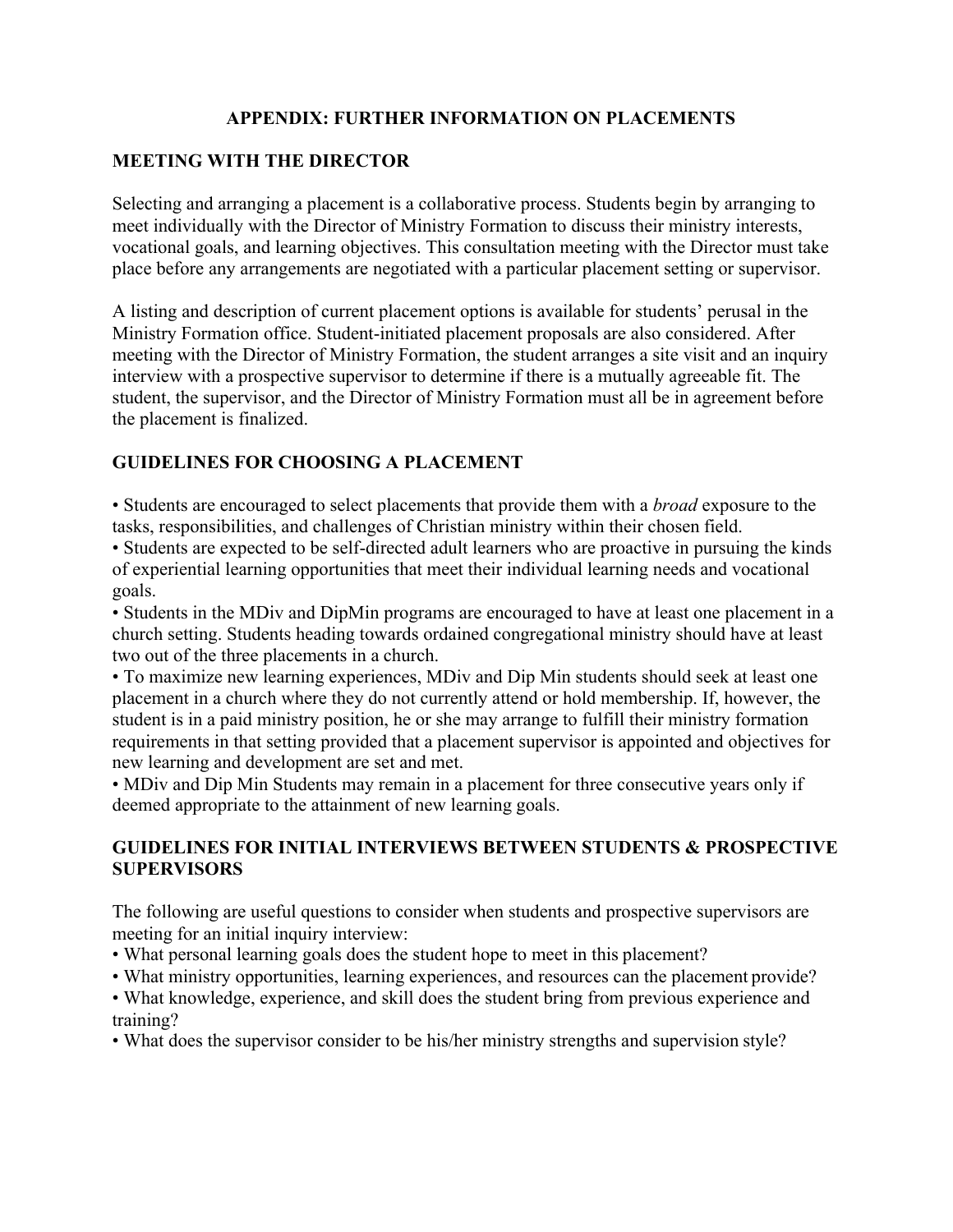• What is the student's preferred learning style and how does this fit with the supervisor's approach?

• What are the supervisor's expectations of the student's participation in the placement in terms of roles, responsibilities, level of independence, etc.?

• Is there a match between what the student expects and what the supervisor and placement can offer?

## **THE ROLE OF THE PLACEMENT SUPERVISOR**

Placement Supervisors are qualified, experienced ministry practitioners who serve as ministry mentors and engage the student in the process of theological reflection and ministry formation. They are responsible for coordinating, facilitating and assessing the student's learning in the placement. The placement supervisor may function at various times as a mentor, role model, coach, accountability partner, colleague, and consultant, but the primary focus is on education for ministry. In special circumstances, arrangements may be made for co-supervisors or for an off-site supervisor.

Specific responsibilities of the placement supervisor include:

• Submit a *Placement Information Form* to the College (supplied by the Director of Ministry Formation upon request).

• Interview prospective student(s) and collaborate with the Director of Ministry Formation in discerning a good match.

• Collaborate with the student in developing a learning plan outlined in the *Learning/Ministry Covenant.*

• Facilitate learning and ministry opportunities that will foster the student's growth.

• Encourage independent yet supervised experience.

- Meet with the student regularly, at least six times per semester (12 times in total) for supervision focused on theological reflection on the student's ministry experiences.
- Provide continuous feedback to the student throughout the placement in addition to a formal written evaluation at the end of the placement.
- Participate in orientation and training workshops offered by the College (online).
- Liaise with the College through the Director of Ministry Formation.

# **QUALIFICATIONS FOR APPOINTMENT AS A PLACEMENT SUPERVISOR**

Supervisors are considered as field instructors working in partnership with the faculty of McMaster Divinity College in educating students for ministry. They are selected and approved on the basis of the following criteria:

- Agreement with the mission and purpose of McMaster Divinity College.
- Theologically trained with a proven record of effective ministry.
- Engaged in a ministry setting that is supportive of educating students for ministry.
- Well-established in their current ministry context for a minimum of one year (some flexibility may be allowable).
- Committed to facilitating the student's identified learning and ministry goals.
- Desire to learn and engage in the process of theological reflection on ministry experiences.